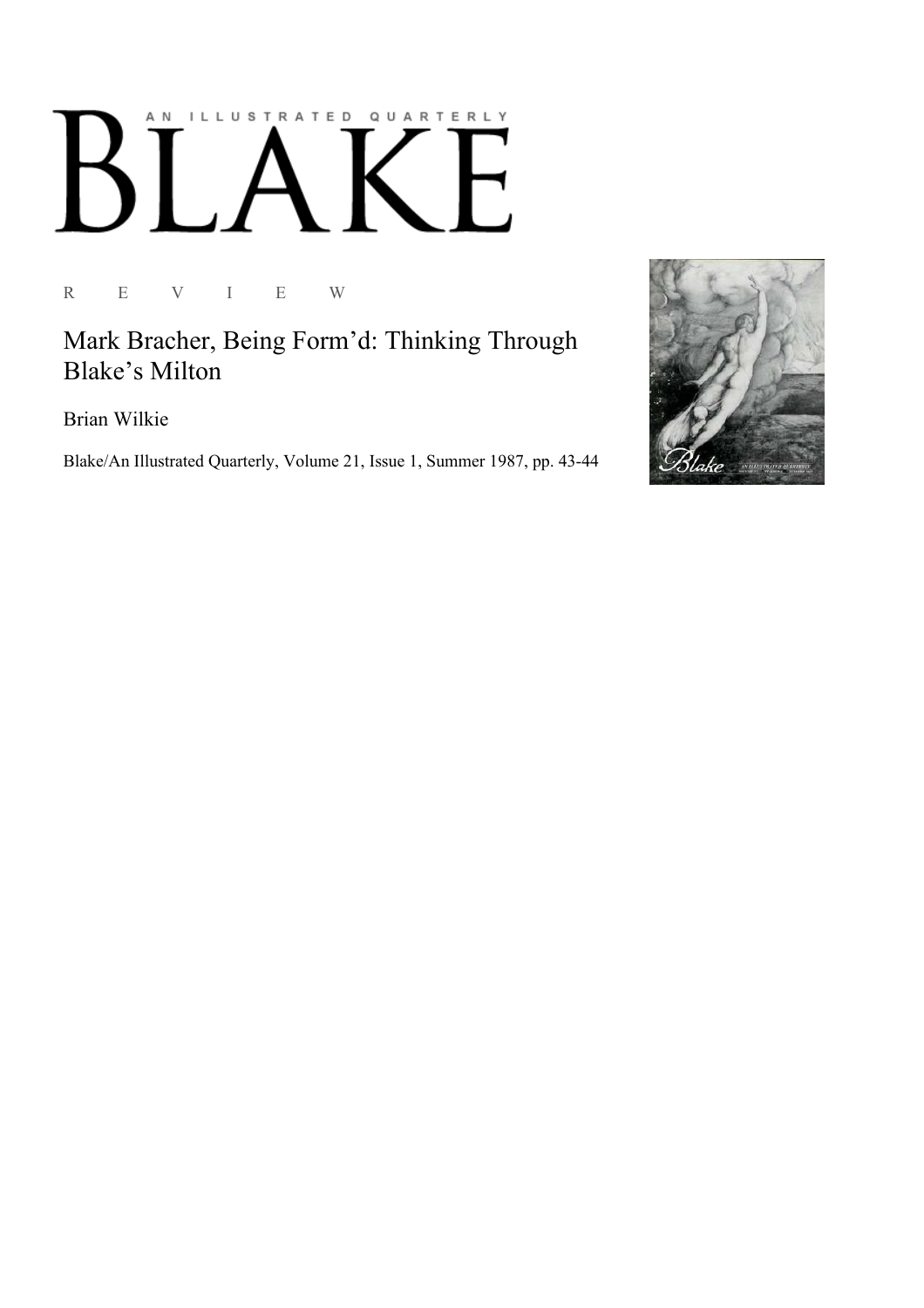Mark Bracher. Being Form'd: Thinking *Through Blake's "Milton."*  Barrytown, N.Y.: Station Hill Press, 1985.

 $xvi + 288$  pp. hardcover \$22.50/paper \$9.95.

Reviewed by Brian Wilkie

Mark Bracher's *Being Form 'd* is an intrepid book in some ways. To begin with, this reading *of Milton* fulfills a promise the author makes at the outset: that he will face up to the entire text of the poem (the pictures receive no attention), without finessing the difficult passages. He also focuses on what he considers the metaphysical dimension of the poem's meaning, as distinguished from the psychological dimension investigated by most interpreters, and this ontological approach denies him one escape-hatch familiar in Blake criticism: the relegation of the events to a merely mental landscape where, in effect, anything can be allowed to happen. In some important ways, then, this book takes Blake more literally than is usual. Bracher believes that when Milton goes to "eternal death" he dies in the ordinary sense of the word, and that this death means the loss of personal consciousness. (Bracher wobbles a little on this point, however; compare pp. 77, 81, 82-83.) We are also to understand that "finitude," death, and various kinds of suffering—including corporal suffering, though not all kinds of suffering based on cruelty and injustice —are part of the ineluctable structure of reality, a fact that Christianity, for example, obfuscates. In light of all this, Bracher attempts the formidable task of justifying Blake's revision of Milton's justifying of "God's" ways, most urgently Blake's claim that in some real sense Milton and humankind can attain infinitude of being.

Bracher's conception of Blake's solution to the last of these problems is that the cessation of existence does not involve the cessation of being. Rather than the maintenance or restoration of our conscious presence, infinity entails for Blake a "mediated presence." This means, for example, that every person (and every thing, even) has an absolutely unique identity, the "Satanic" being, in this context, the belief that individuals are interchangeable, mere borrowers of being from some ultimate source to whom they must, like customers of a bank, pay it back—God, for example. (This is what Bracher calls the *"quid pro quo"* or "feudalistic," metaphysics.) But this individual identity is not fulfilled in immediate presence but rather in "mediated presence" (the influence of Derrida's sense of "presence" is acknowledged but also, largely, disclaimed —p. xiv). Mediated presence involves interaction between unique identities, a process that does not diminish their being but enhances and expands it. Such unique individuals obviously include human beings, who in dying achieve fuller being through mediated, posthumous presence in other individuals with whom they, in various ways, interact —by being read, say, or revivified in the mind.

In the course of making this argument, Bracher establishes a rather elaborate set of allegorical equations — Los, for example, being "entelechy" (passim), Ololon being "lamentation" in the sense of the dissatisfaction that makes one search for infinity (p. 7 and passim), Rahab and Tirzah being, respectively, "false fulfillment and superficial pleasure" (p. 101 and passim), and so on. (Except that the values in the equations are different, this kind of explanatory exposition seems to take us back to the world of S. Foster Damon.) The bulk of the book consists of a thorough, not to say dogged, tracking of these personifications, and of the aforementioned ideas, through exegesis of just about every line of *Milton.* After the first few chapters, there is not much more news to report.

What there is to report, however, is often arresting. The Satanic is generally deplored by Bracher, but several times he insists that the Satanic has its legitimate place in the scheme of things (e.g., pp. 22, 28-29, 38). We discover a Blake who not only opposed orthodox Christianity but also (p. 50) the New Testament (along with the Old, of course). We discover too a Blake who is strangely tolerant of, almost complacent about, suffering, largely because, if one takes the long view, everything is harmonious, or could be if human beings understood the interrelations of mediated presence or "preservation through supersession" (p. 127). The following makes me severely uncomfortable: "From another perspective, however, this violence and destructiveness of the process of actualization is seen to be pleasing and comforting. . . . By themselves these events are horrible, but in relation to each other they are seen to constitute a larger whole which is pleasant and reassuring" (pp. 140-41). This sounds Panglossian, and although Bracher recognizes Blake's exposition of the errors of natural religion in 40:9-13 (pp. 258-59), he can suggest a Blake who is pretty soft on it: "This view of destruction as the prerequisite for generation has affinities with the views of natural religion, and Blake employs images of Bacchic revelry and ceremony to evoke the connection and reveal the valid aspect of the Dionysian mysteries . . ."(p. 159).

I am being a little unfair here; the passage just quoted refers to the wine-press scene that also figures in *The FourZoas,* and admittedly this scene of gleeful violence is very hard to take, much less explain. Bracher could conceivably have made a good case here, as with the somewhat lesser heresies mentioned above, if he seemed to appreciate better the hardness of some of his